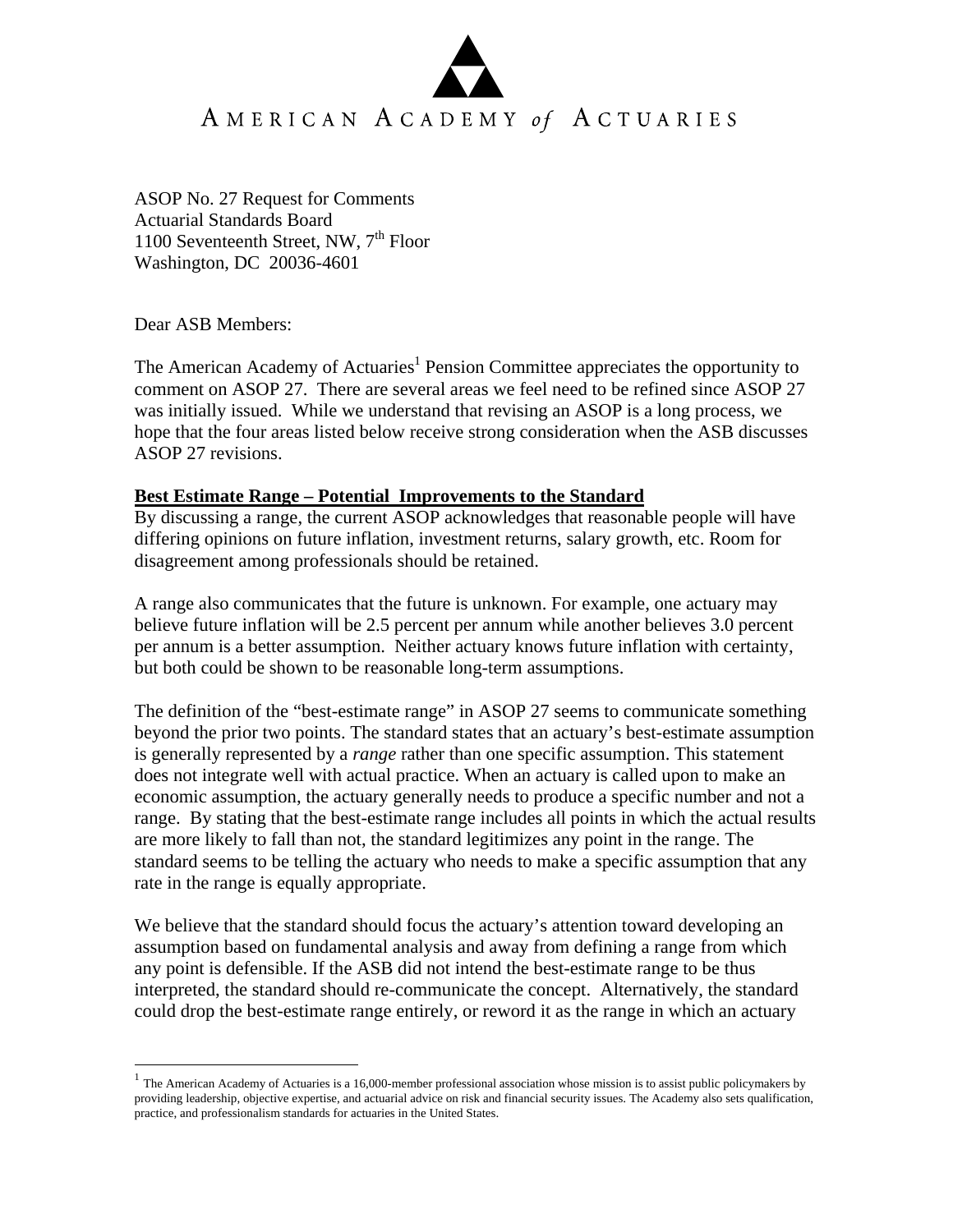doesn't have to caveat his or her report as misleading if a principal chooses a value in that range.

With regard to estimating future investment returns, it is appropriate to focus the actuary's attention on the current economic environment more than historical results. While Sec. 3.13 of ASOP 27 does point out that some historical data may not be applicable due to changes in the economic environment, this message could be better developed and more highly emphasized.

Applying the reasonableness standard in Sec. 3.3.5 of ASOP 35 to the setting of economic assumptions could be helpful. It would be preferable for actuaries to support their assumptions with arguments as to whether they are achievable and sustainable over time given the underlying economics related to equity returns, rather than simply pointing to the distribution of historic equity returns and choosing returns at certain intervals.

The committee's sense is that most actuaries do not believe it is reasonable to simply take historical statistics and apply them as a basis for future estimates without a fundamental analysis that results in either an adjustment to these results or assurance of their continued appropriateness. Economic assumptions must incorporate reasonable estimates for economic growth and other critical economic factors that align with current economic conditions and a viable future outlook. Differences in current economic conditions versus those which existed at the start of historical periods must be considered and taken into account. In other words, the future is not certain to reproduce the past.

## **Investment Return and Discount Rate**

Sec. 3.6 of ASOP 27 states:

*The investment return assumption reflects anticipated returns on the plan's current and future assets. The discount rate is used to determine the present value of expected future plan payments. Generally, the appropriate discount rate is the same as the investment return assumption.* [emphasis added]*. But for some purposes, such as SFAS No. 87 or unfunded plan valuations, the discount rate may be selected independently of the plan's investment return assumption, if any. In such cases, the discount rate reflects anticipated returns on a hypothetical asset portfolio, rather than on the plan's expected investments.* 

Since ASOP 27 was first published in 1996, there have been considerable developments in actuarial practice around the determination of pension liabilities and the determination of a discount rate. For example, current IRS funding rules for qualified, single-employer pension plans have divorced the discount rate from the expected asset return. Also, financial economic theory argues that the discount rate for certain liability measurements should be separate from the expected return on any assets that collateralize the liability.

Discount rates behind common calculations of pension obligations for corporate plan funding and accounting are primarily interest rates observable in the financial markets today. The nature of an interest rate that is observable in the financial markets is fundamentally different from an actuarial assumption about an unknown future